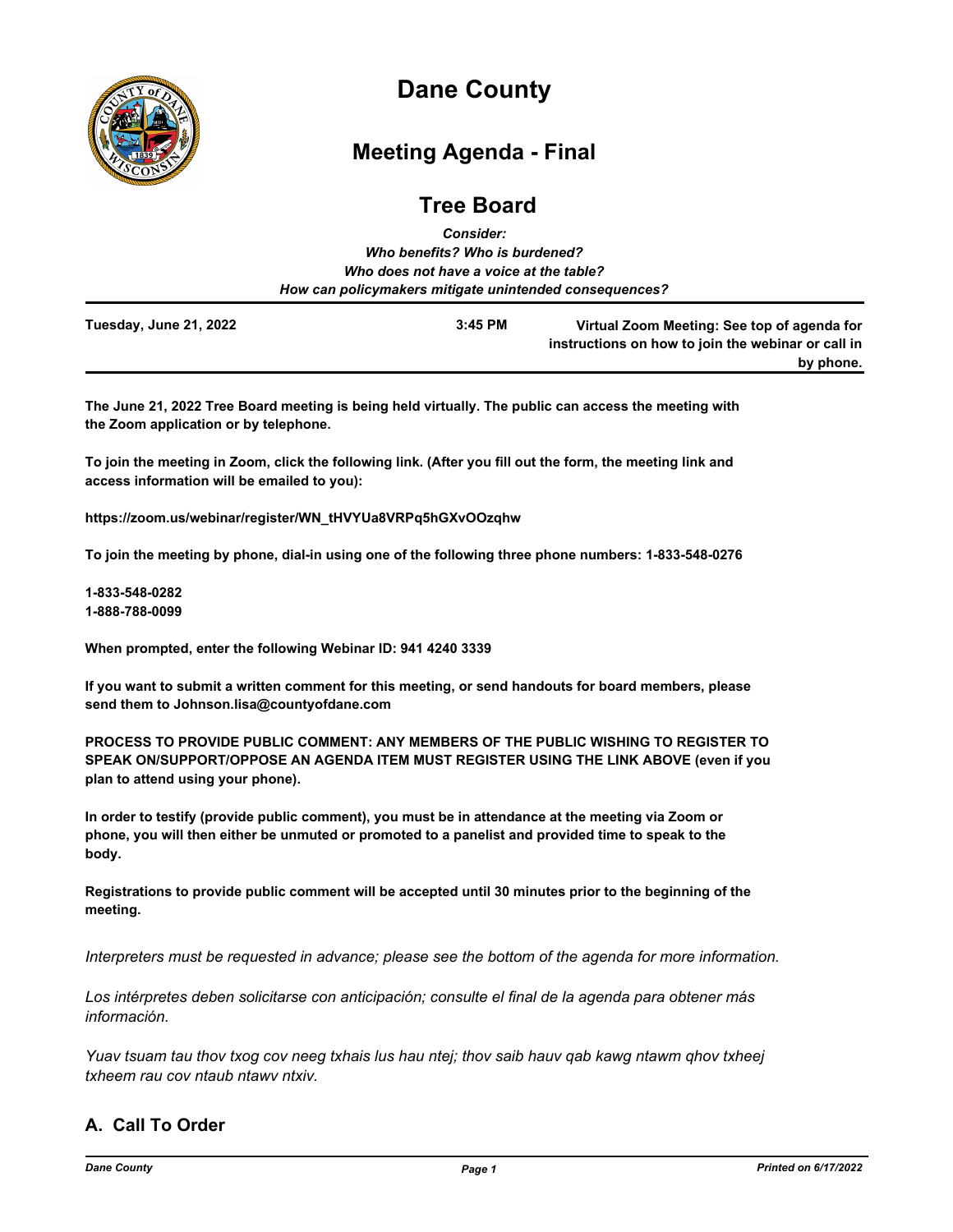### **B. Consideration of Minutes**

[2022 MIN-122](http://dane.legistar.com/gateway.aspx?m=l&id=/matter.aspx?key=23108) MAY 17 2022 TREE BOARD MIN

*Attachments:* [2022 MIN-122](http://dane.legistar.com/gateway.aspx?M=F&ID=1e76c069-ce58-4350-897b-495b5aea9792.pdf)

## **C. Discussion Items**

- *1. Heritage Oak Project update*
- *2. PSA proposed schedule*
- *3. Tree planting project template update*
- *4. Update on face to face meetings*

## **D. Presentations**

#### **E. Reports to Committee**

- *1. Tree Canopy Work Group*
- *2. Events Work Group*
- *3. Outreach Work Group*
- *4. Policy Work Group*

#### **F. Future Meeting Items and Dates**

*July 19 2022, August 16 2022, Sept 20 2022, October 25 2022, November 22 2022, no December meeting*

## **G. Public Comment on Items not on the Agenda**

- **H. Such Other Business as Allowed by Law**
- **I. Adjourn**